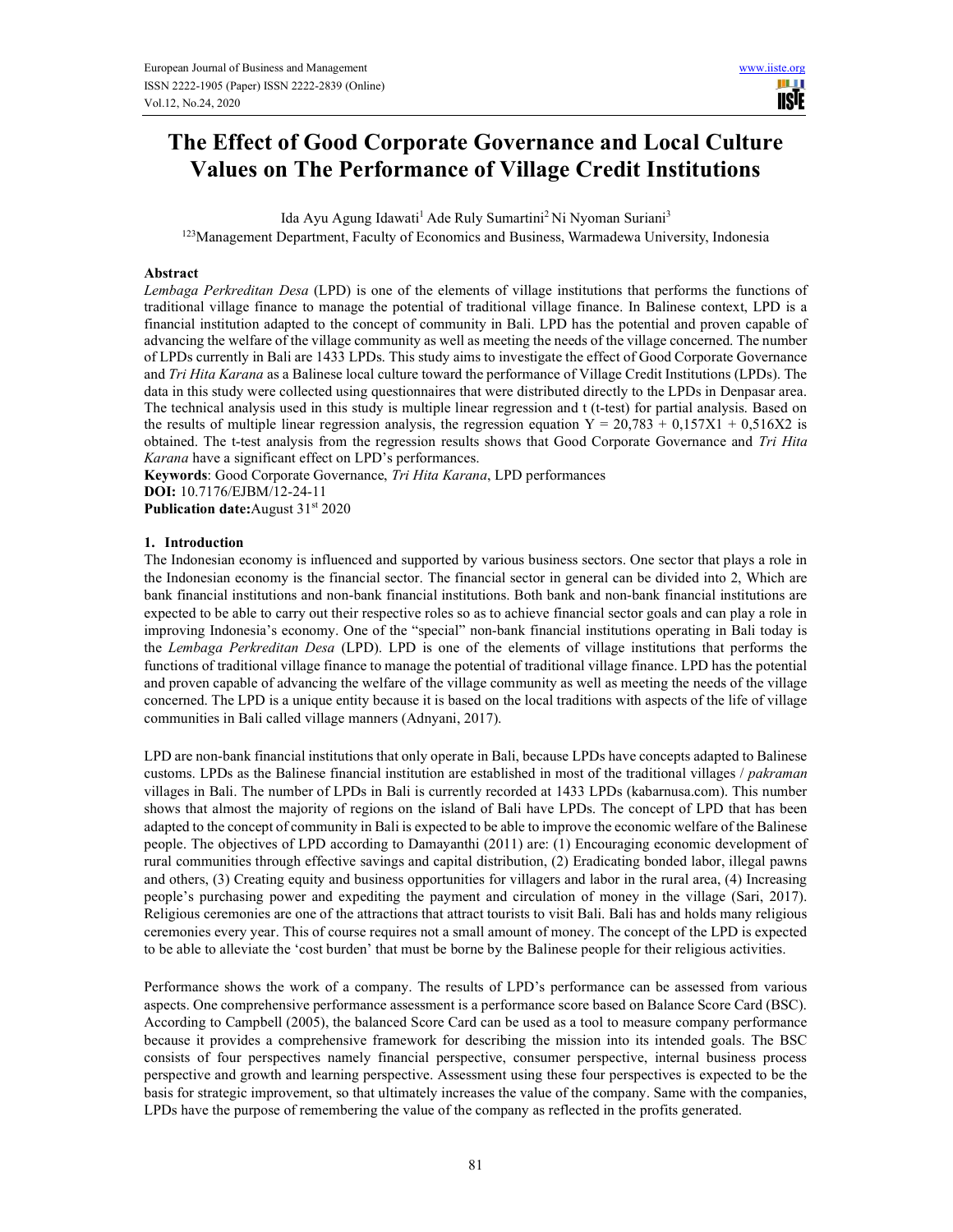In general, the principle of good governance, according to the National Committee on Governance (KNKG, 2006), consists of transparency, accountability, responsibility, independence, fairness and equality. Good governance is considered to play a role in encouraging the achievement of company sustainability through management based on the principles of transparency, accountability, responsibility, independence, fairness and equality. The application of good corporate governance can make LPDs more responsible for making decisions because there are clear directions for LPDs so that the impact will increase the value of the LPD itself (Dewi and Putri, 2014). The results of previous studies showed inconsistent results regarding the effect of good corporate governance on performance. Research conducted by Setyawan and Putri (2013), Sandraningsih and Putri (2015), Dewi and Putri (2014) stated that the application of good corporate governance has a positive effect on LPD's performance. Trisnaningsih (2007) and Hidayah (2008) in their research stated that good corporate governance had no effect on performance.

Improving the performance of an LPD is not enough just to apply the principles of GCG, but LPD management ability is also needed to adopt and implement a noble local culture. The local culture in question is local wisdom that is inherent in individual communities and LPD employees in the area (Putri, 2017). The aim of the LPD according to the 2014 parade was to strengthen the resilience of traditional villages in preserving and developing the noble values of Balinese cultures and traditions imbued with Hinduism (Adnyani, 2017). LPD as a financial institution that is close to the Balinese people certainly absorbs noble cultural values that develop in the place where the community operates. These cultural values must also be brought by each individual community as LPD employees who work there. Research by Berggren and Burzynska (2014) discusses about microfinance institutions also include elements of community's social trust. One of the results of his research stated that religion is one of the determinants that influences the performance of microfinance institutions. This is because each place of microfinance institutions has its own social values. The performance of microfinance institutions does not only depend on the conditions of macroeconomics and formal institutions, but also strongly influenced by social values, especially those believed by the local community.

# 1.1 Aim of Study

To provide empirical evidence regarding the effect of good corporate governance and local cultural values (Tri Hita Karana) on the performance of Village Credit Institutions (LPD). Provide an overview of the effect of the influence of Good Corporate Governance and local cultural values (Tri Hita Karana) on the performance of Village Credit Institutions (LPD). LPDs can use the results of this study to follow up on assessing their performance, especially related to governance and local cultural values.

# 2. Literature Review and Hypotheses Development

Corporate governance arises because of the separation between ownership and company control, or better known as agency problems. Corporate governance is a system that regulates and controls companies that are expected to be able to provide and increase company value to shareholders (Herawati, 2009 in Rahnawati, 2011). General Guidelines for Good Corporate Governance Indonesia is issued by the National Committee on Corporate Governance (KNKCG) in 2006, stated that there were five principles of GCG, including: transparency, accountability, responsibility, independence, fairness and equality.

Bali as an island that has strong cultural and religious roots has a variety of local wisdom. One of the local wisdom that is suitable to be applied in the tourism industry is the philosophy of Tri Hita Karana. Tri Hita Karana comes from Sanskrit which means three causes of goodness, well-being or happiness that come from three harmonious relationships, namely: Parahyangan which means a harmonious relationship between humans and God Pawongan which means a harmonious relationship among human beings and *Palemahan* which means harmonization between humans and their natural environment (Dalem 2007).

Balance score cards are an example of a performance measurement system. According to proponents of this approach, business units must be given goals and measured from the following four perspectives:

- a. Finance (for example: profit margin, return on assets, cash flow).
- b. Customers (for example: market share, customer satisfaction index).
- c. Internal Business (for example: employee retention, reduction in cycle time).
- d. Innovation and learning (for example: the percentage of sales of new products).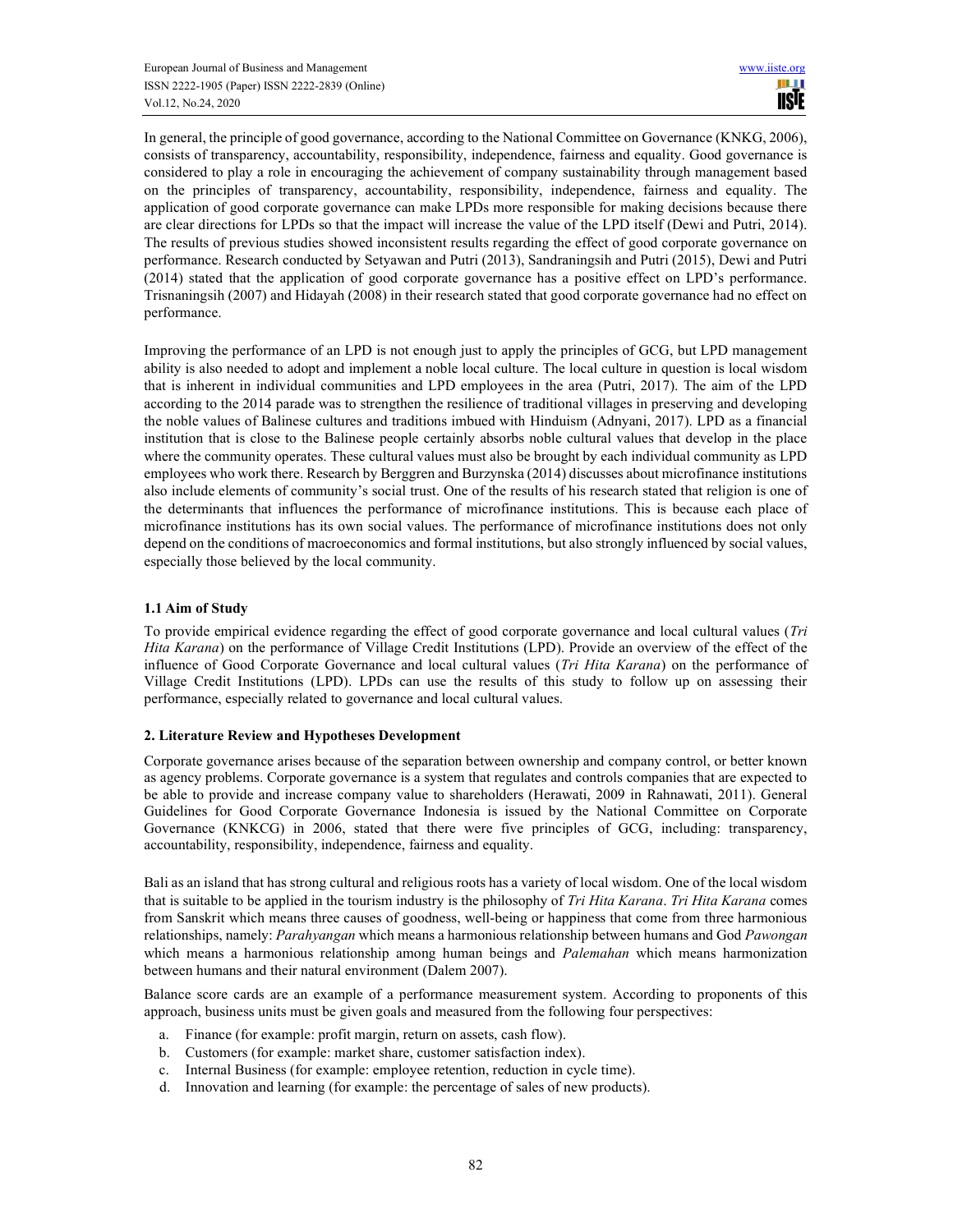Balance score cards maintain a balance between different strategic measures in an effort to achieve alignment of ideals thereby encouraging employees to act in the best interests of the organization. This is a tool that helps the company to stay focused, improve communication, set organizational goals and provide feedback on strategies (Kopecka, 2015).

Corporate governance is a set of regulations that establish relationships between stakeholders, administrators, creditors, government, employees and other internal and external stakeholders. Badera (2008), Rany and Yasa (2014), Dewi and Putri (2014) and Kusumawati and Bambang (2005) has a research results that show GCG (Good Corporate Governance) has a positive effect on company performance.

H1: Good corporate governance has a positive effect on the performance of Village Credit Institutions.

LPD in Bali is one of the financial institutions that provide services in the banking sector to the people in the Balinese Pakraman village, from which the LPD absorbs local culture that contains noble values (THK culture) that can support LPD operations. In addition, THK's culture will be unconsciously carried by employees who work in the LPD to their work environment. Badera (2006) examined the influence of Good corporate governance and organizational culture on organizational performance. The results of his research found that GCG and organizational culture had a significantly positive effect on organizational performance. The results of Sudarwan's research (1995) found that national culture reflected in the organization had an effect on accounting values. Adiputra (2014) found that there was an effect of task complexity on internal auditor performance and THK moderation. Surya (2014) found that THK culture can improve company performance.

H<sub>2</sub>: The local cultural value of '*Tri Hita Karana'* has a positive effect on LPD's performance

# 3. Research Methodology

# 3.1 Data Source and Sample

The population of this study is the LPDs which are operated all around Bali. The sample is selected using purposive sampling method based on several criteria, namely:

- a Districts / cities that has an LPD
- b District / cities that has the lowest number of LPDs with the least healthy or bankrupt conditions.
- c District / cities whose local culture has been influenced by other cultures.

Based on these criteria, the sample in this study is LPDs in Denpasar City.

# 3.2 Data Collection Technique

This study uses questionnaire data collection techniques. The questionnaire data collection technique is done by giving a list of questions and statements according to the indicators that have been compiled and distributed in the internal work environment of the LPD. Before administering the questionnaire, the researcher will explain in advance about the important indicators in the questionnaire. Data will be obtained from the results of filling out the internal questionnaires and LPD customers in Denpasar City.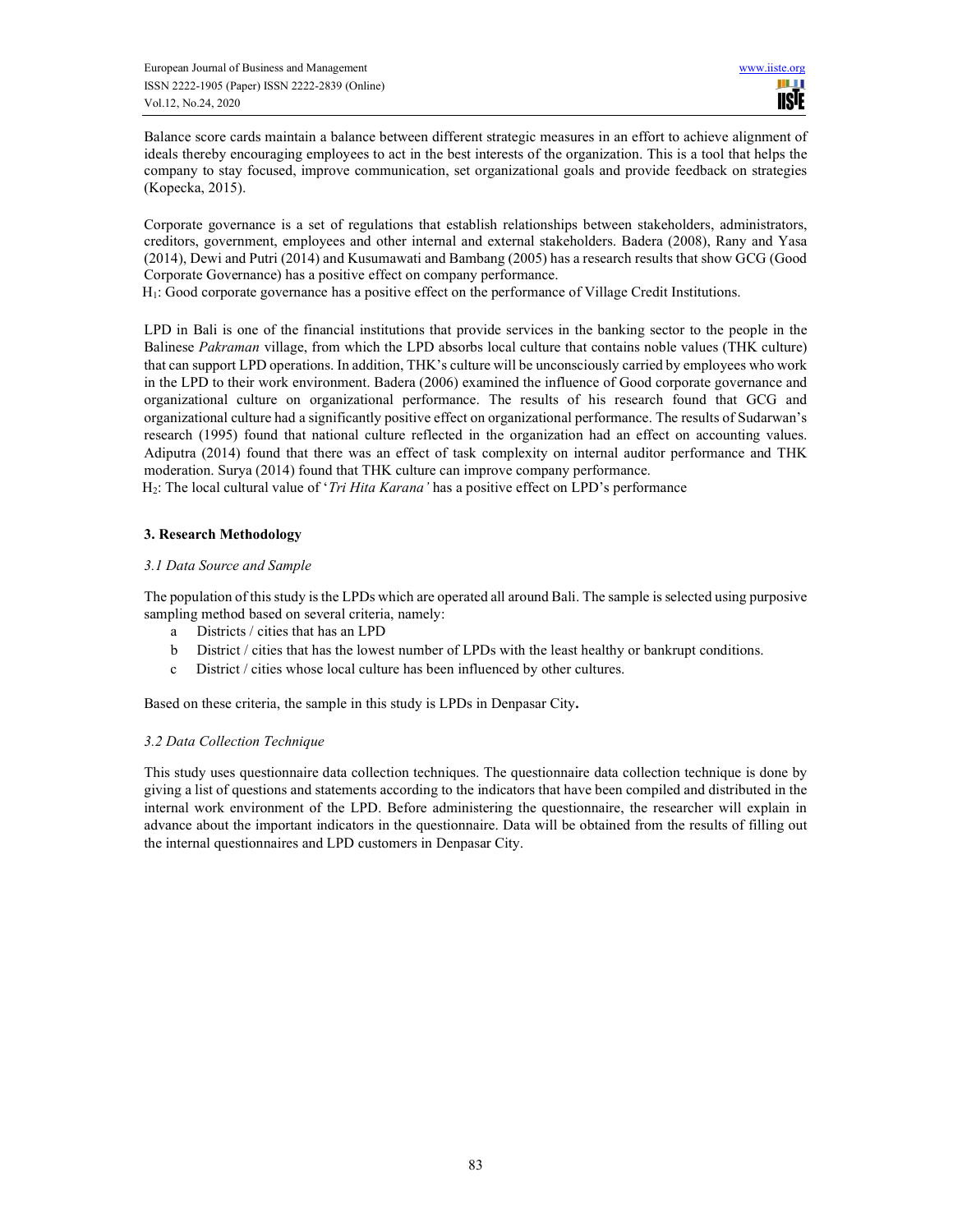3.3 Research Model



# 3.3 Data Analysis

The research model was tested using multiple linear regression analysis which is assisted by the SPSS program. Testing the validity and reliability of research instruments are very important to do to obtain valid and reliable research results. The provisions of an instrument are said to be valid if it has a Pearson Product Moment correlation coefficient (r)> 0.3 with alpha of 0.05 (Sugiyono, 2014: 172). An instrument is said to be reliable or reliable, if it has an alpha coefficient ( $\alpha$ ) greater than 0.60 (Sugiyono, 2014: 172).

Before the regression model is done to test the hypothesis, of course the model is free from the classical assumption test. The normality test aims to test whether in the regression model, the disturbing or residual variables have a normal distribution. Multicollinearity test aims to test whether the regression model found a correlation between independent variables. Heteroscedasticity test aims to test whether the regression model occurs.

This multiple linear regression model is used to determine the effect of the dependent variable with two or more independent variables.

The regression equation used is:

 $Y = a + h1X1 + h2X2 + e$ 

# Notation:

- Y = LPD's performance
- X1 = Good Corporate Governance
- X2 = Cultural Value; Tri Hita Karana

 $b1$  = Regression coefficient of Good Corporate Governance (X1)

 $b2$  = Regression coefficient of Cultural Value; Tri Hita Karana (X2)

 $e = Error$ 

|  |  | <b>Table 1. Regression Result</b> |  |
|--|--|-----------------------------------|--|
|--|--|-----------------------------------|--|

|          | <b>Beta</b> |        | Sig.  |
|----------|-------------|--------|-------|
| Constant | 20,873      |        |       |
| GCG      | 0,157       | 2,468  | 0,016 |
| THK      | 0,516       | 10,085 | 0,000 |

Based on the table above a multiple regression equation is as follows:  $Y = 20,783 + 0,157X1 + 0,516X2 + e$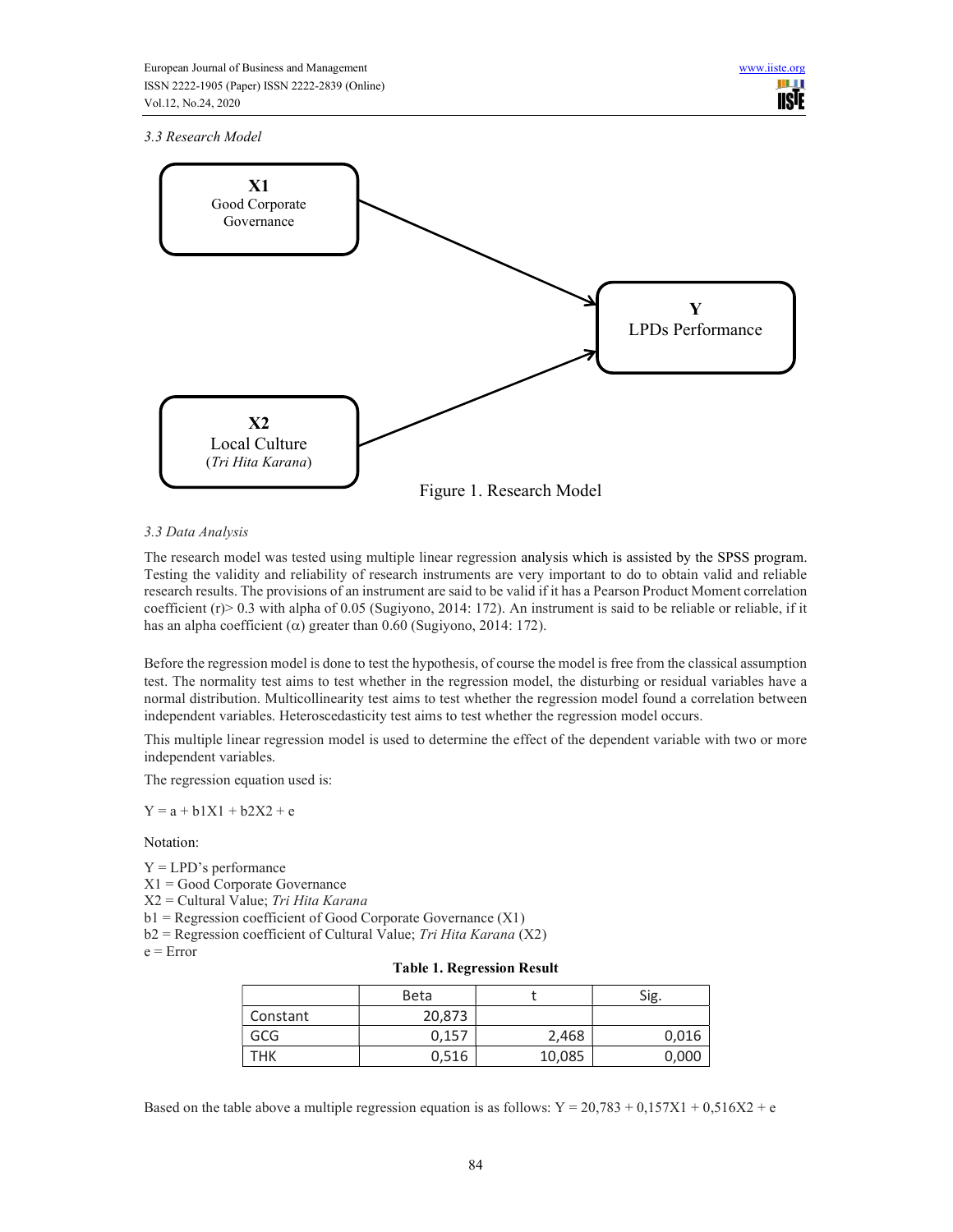Testing of adjusted  $R2 = 0$  is used to measure the proportion or percentage of independent variable contributions which are examined against variations in the ups and downs of the dependent variable. Adjusted R2 ranges from 0 to 1. This means that if the adjusted  $R2 = 0$ , it shows that there is no influence between the independent variables on the dependent variable, if the adjusted R2 value is getting closer to 1, it indicates a strong influence of the independent variable on the dependent variable and if the adjusted R2 approaches 0, it can be said that the influence of the independent variable on the dependent variable is low.

Hypothesis testing is done by partial test, namely to find out the relationship of each independent variable to the dependent variable using the t-test. Testing of Partial Regression Coefficients (t-Test). The statistical t-test is referred to as a significant individual test. This test shows how far the influence of the independent variable (independent) partially on the dependent variable (dependent). The form of testing is:  $H_0$ :  $b1 = 0$ , meaning that an independent variable partially does not affect the dependent variable. H<sub>0</sub>: b1≠0 means that an independent variable partially influences the dependent variable. Decision criteria: If the probability is  $\leq 0.05$  then H<sub>a</sub> is accepted or H<sub>0</sub> is rejected. If the probability is  $> 0.05$  H<sub>0</sub> is not rejected.

# 4. Results and Discussions

Validity Test Results show that all items contained in the questionnaire can be said to be valid because the correlation coefficient is greater than the r table value  $= 0.3$ . Thus all research items used are valid. In addition to validity testing, the research instrument must meet the reliability test. According to Nunnally and Ghozali (2001: 133) states that the variable is said to be reliable if the Cronbach alpha value> 0.60.

| N <sub>O</sub> | Question          | Correlation<br>Coefficien | <b>Remark</b> |
|----------------|-------------------|---------------------------|---------------|
|                | GCG               | 0,886                     | Reliable      |
| $\overline{2}$ | Tri Hita Karana   | 0,926                     | Reliable      |
| 3              | LPD's performance | 0,881                     | Reliable      |

Source: Data processed, 2018

All instruments have a Cronbach alpha value of more than 0.6 so it can be concluded that all of these variables are reliable.

#### Table 3 Multicollinearity Test Results

| Variable | <b>Tolerance</b> | VIK   |
|----------|------------------|-------|
| GCG      | 0.998            | 1.002 |
| THK      | 0.998            | 1.002 |

Based on the table above, all variables have Tolerance values of more than 0.10 and VIF of less than 10. These results indicate that in the regression model there is no multicollinearity between variables.

#### Table 4 Heteroscedasticity Test Results

| Variable | <b>Heteroscedasticity Sig.</b> |
|----------|--------------------------------|
| GCG      | 0.799                          |
| THK      | 0.964                          |

The test results show that each independent variable, which are good corporate governance  $= 0.799$  and Tri Hita *Karana* variable =  $0.964$  have a significance level above  $0.05$ . Then it can be concluded that there are no symptoms of heteroscedasticity in the regression model used.

The regression equation  $Y = 20,783 + 0,157X1 + 0,516X2 + e$  can be described as follows:

 $\alpha$  = 20,783 (Constants)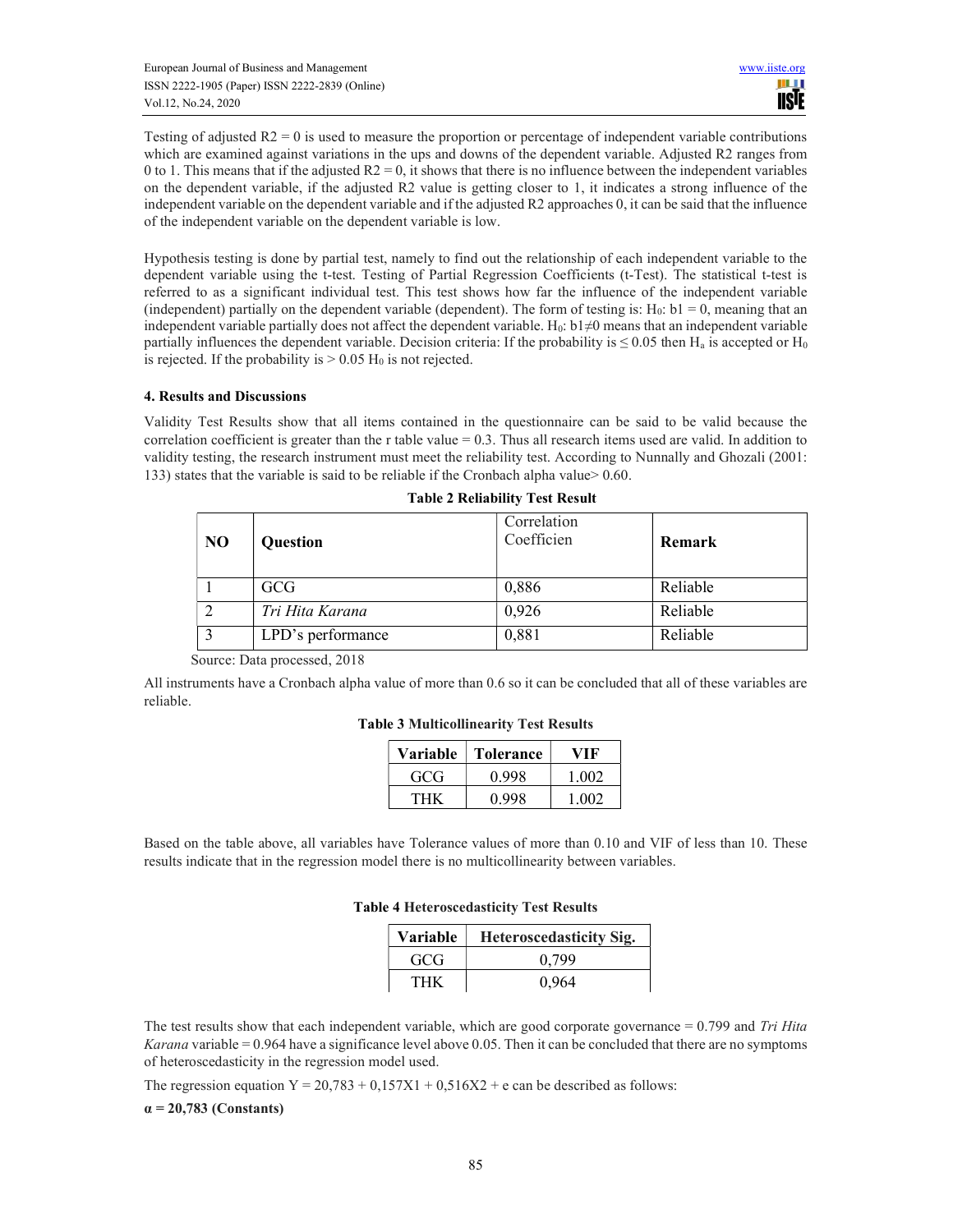When good Corporate Governance (X1) and Tri Hita Karana (X2) are constant or 0 then Y (LPD's performance) has a value of 20,783.

# b1 = 0.157 (Coefficient of Regression X1)

If the variable Good Corporate Governance (X1) increases by 1 unit, it impacts on Y (LPD's performance) which has an increase of 0.157 assuming other variables are constant.

#### $b2 = 0.516$  (Coefficient of Regression X2) explains;

If the Tri Hita Karana variable (X2) increases by 1 unit then Y (LPD's performance) which increases by 0.516 assuming other variables are constants.

The equation of multiple linear regression analysis above shows that the direction of influence of each independent variable on the dependent variable indicated by the regression coefficients of each independent variable. The coefficients of both independent variables have a positive sign, which means that these variables have a direct influence on the performance of the LPD's performance.

This coefficient of determination is used to measure how much the variation ability of the independent variables in explaining the variation of the dependent variable. Adjusted R square coefficient value as in table 5:

#### Table 5 Model Summary

| Model | R     | R Square | Adjusted R<br>Square |
|-------|-------|----------|----------------------|
|       | 0.798 | ).637    |                      |

:

The results of regression calculations shows that the adjusted R square value is 0.637. This means that 63.7 percent of the variation in LPD's performance variables can be explained by the Good Corporate Governance (X1) and Tri Hita Karana (X2), while the remaining 36.3 percent is explained by other variables not included in this research model.

a. Effect of Good Corporate Governance (X1) on LPD's performance (Y)

The significance value of the GCG variable is  $0.016 \le 0.05$ , means that the GCG variable has a positive effect on LPD's performance in Denpasar City. The results of this study support previous findings from the research of Badera (2008), Rany and Yasa (2014), Suparsabawa and Kustina (2018) and Emile et al (2014) which explain that the practice of Good Corporate Governance is seen as a very important contributor for a company because it can reduce risk, attract investors' attention and improve company performance.

b. Effect of Tri Hita Karana (X2) on LPD's performance (Y)

The significance value of the THK variable is  $0,000 \le 0,05$ , which means that the THK variable has a positive effect on LPD's performance. This result supports the research of Badera (2008) and Riana (2010) and Surya (2014), Dwija Putri, et al. who states that THK has an effect on LPD's performance.

#### **CONCLUSION**

1. Good Corporate Governance has a positive effect on LPD's performance in Denpasar City. This shows that the better the application of the principles of Good Corporate Governance, the LPD's performance will also increase.

2. The value of local culture reflected in Tri Hita Karana (THK) has a positive effect on LPD's performance in Denpasar City. This means that the deeper members of the organization absorb and implement the Tri Hita Karana culture, the more LPD's performance will increase.

#### References

Adiputra, I Made Pradana. (2014). Budaya Tri Hita Karana Sebagai Pemoderasi Pengaruh Kompleksitas Tugas terhadap Kinerja Internal Auditor (Studi Pada Kantor Inspektorat di Provinsi Bali). Jurnal Dinamika Akuntansi, 6(2), 191-206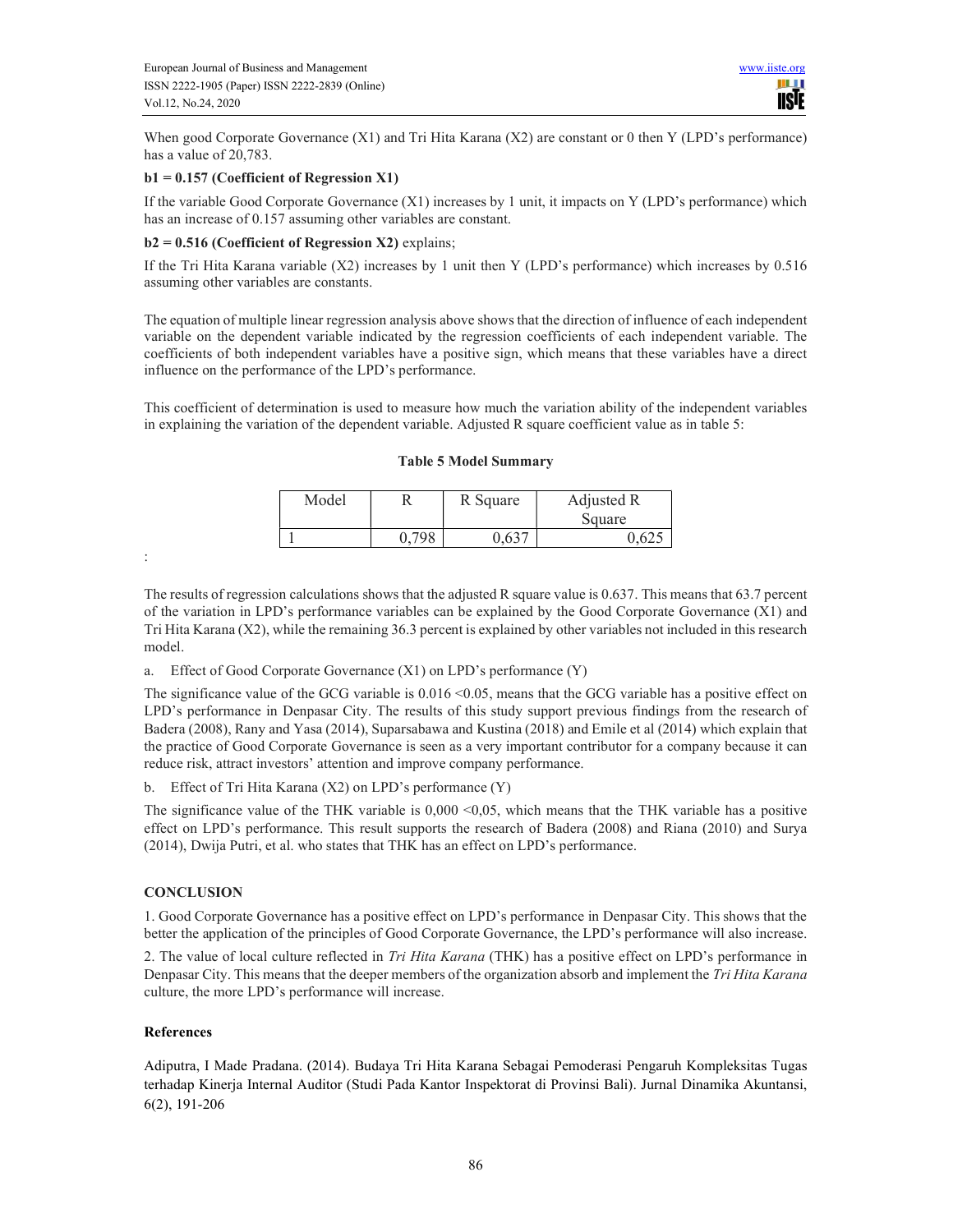Adnyani, Ketut Sonya. 2017. Praktik Tata Kelola dalam Perspektif Nilai Budaya Lokal Pada Lembaga Perkreditan Desa. Tesis. Universitas Gadjah Mada. Tidak Dipublikasikan.

Badera, I., N. (2008). Pengaruh Kesesuaian Hubungan Corporate Governance dengan Hubungan Budaya Korporasi terhadap Kinerja Perusahaan, Disertasi. Universitas Gadjah Mada

Berggren, Olle dan Katarzyna Burzynska. 2014. The Impact of Social Beliefs on Microfinance Performance. Working Paper, Knut Wicksell Centre for Financial Studies Lund University.

Campbell, Dennis, Datar, Srikunt, Kulp, Cohen, Susan and Narayana, V.G. 2005. Using The Balanced Scorecard as a Control System for Monitoring and Resiving Coorporate Strategy. www.ssrn.com

Dalem, A.A.G.R. (2007)"Filosofi Tri Hita Karana dan Implementasinya dalam Industri Pariwisata," In Kearifan Lokal dalam Pengelolaan Lingkungan Hidup (Local Wishdom/Possitive Local Values or Local Genious in Environmental Management), (ed.) A. A. G. Raka Dalem, I N. Wardi, I W. Suarna and I W. Sandi Adnyana. Denpasar: UPT Penerbit Unud and PPLH Unud, 81-94.

Damayanthi, I.G. 2011. Pengungkapan Tanggung Jawab Sosial Lembaga Perkreditan Desa(LPD) Berdasarkan Filosofi Tri Hita Karana [Online]. Tersedia di: https://ojs.unud.ac.id/index.php/jiab/article/view/2656 [diakses pada tanggal 17 Maret 2018].

Dewi, Kadek Krismaya dan I G A M Asri Dwija Putri. 2014. Pengaruh Penerapan Prinsip-prinsip GCG pad Kinerja Keuangan Lembaga Perkreditan Desa Kabupaten Gianyar, Provinsi Bali. Jurnal Akuntansi Universitas Udayana. Vol 8 No 1. Hal: 70-82

Emile, Rimon, Aiman Ragab and Sandy Kyaw. 2014. The Effect of Corporate Govermamce on Firm Performance, Evidence from Egypt. Asian Aconomic and Financial Review. 4(12), 1865- 1877.

Hidayah, Erna. 2008. Pengaruh Kualitas Pengungkapan Informasi terhadap Hubungan antara Penerapan Corporate Governance dengan Kinerja Perusahaan di Bursa Efek Jakarta.

Komite Nasional Kebijakan Governnace. 2006. Asas Good Corporate Governance. http://www.bapepam.go.id/. Diunduh 17 Maret 2018.

Kopecka, Nattarinee. 2015. The Balanced Scorecard Implementation, Integrated Approach and The Quality of Its Measuremet. Procedia Economics and Finance 25 (2015). hal: 59-69

Kusumawati, Dwi Novi dan Bambang Riyanto LS. 2005. Corporate Governance dan Kinerja:Analisis Compliance Reporting dan Struktur Dewan Terhadap Kinerja. Simposium Nasional Akuntansi (SNA) VIII Solo.

Pertiwi, Diah Ayu (2010). "Analisis Pengaruh Earning Management terhadap Nilai Perusahaan dengan Peranan Praktik Corporate Governance sebagai Moderating Variabel pada Perusahaan yang terdaftar di Bursa Efek Indonesia Periode 2005-2008." Skripsi, Fakultas Ekonomi Universitas Diponegoro, Semarang.

Putri, I.G.A.M Asri Dwija; I.G.K.A Ulupui dan Ni Gusti Putu Wirawati. 2017. Pengaruh Good Corporate Governance dan Budaya Tri Hita Karana Pada Kinerja BPR. Jurnal Ilmiah AKuntansi dan Bisnis, Vol 12, No 1. Hal: 17-24

Rany, Y. Y., & Yasa, G. W. (2012). Pengaruh Penerapan Corporate Governance Terhadap Return On Equity (ROE). EJurnal Akuntansi, 1(1). Riana, I Gede. 2010. Dampak Penerapan Budaya Tri Hita Karana terhadap Orientasi Kewirausahaan dan Orientasi Pasar serta Konsekwensinya pada Kinerja Usaha dengan Moderator Pembelajaran

Ridwan,2003. Skala Pengukuran Variabel-variabel Penelitian, Alfabeta: Bandung.

Sandraningsih, Ni Kadek Budi dan I G A M Asri Dwijaputri. 2015. Pengaruh PrinsipPrinsip Good Corporate Governance pada Kinerja Keuangan Lembaga Perkreditan Desa Kecamatan Abiansemal. E-Jurnal Akuntansi Universitas Udayana,11(3): 878-893.